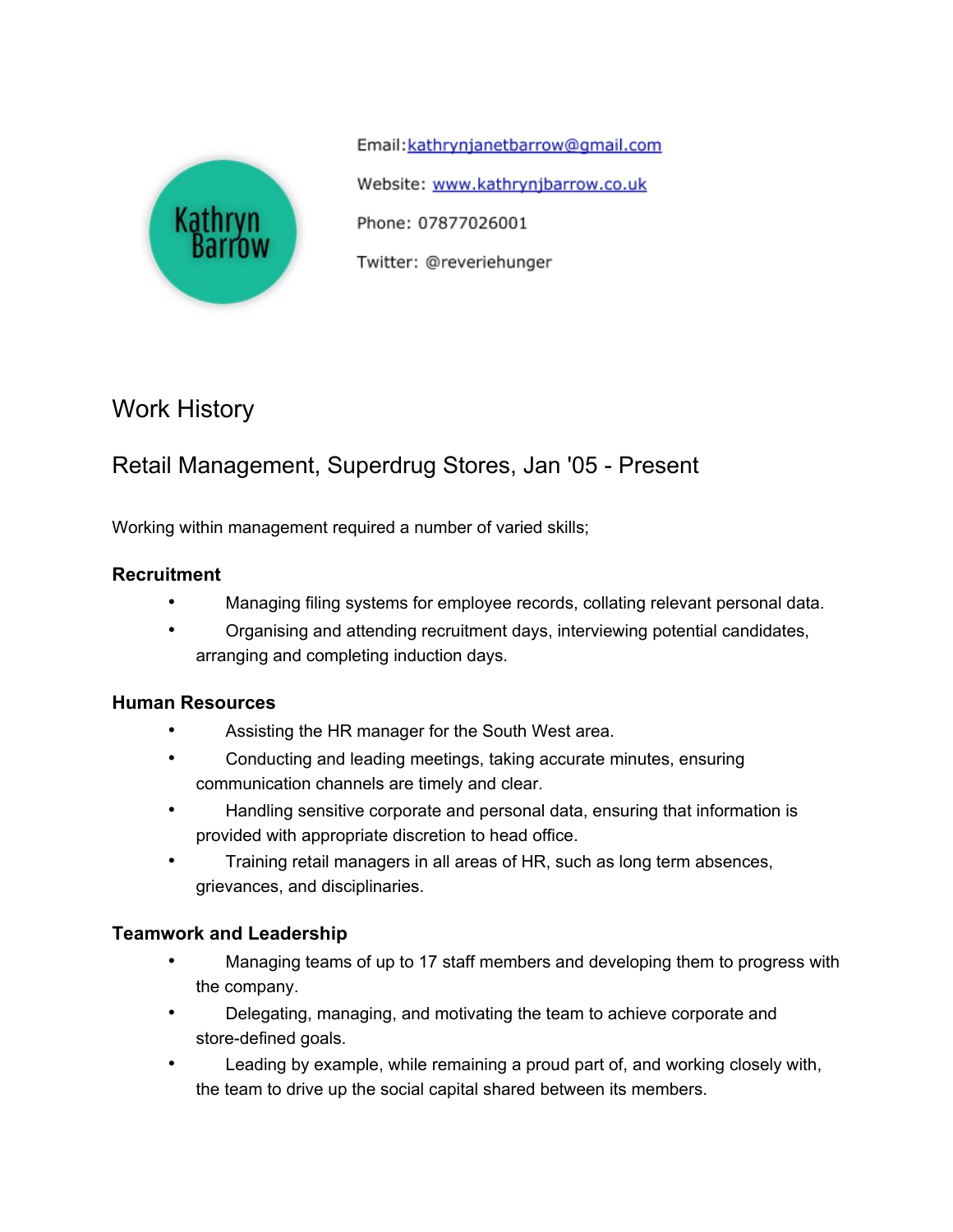#### **Customer Service**

- Communicating with internal and external stakeholders to ensure the smooth running of all aspects of the business.
- Provided one-to-one knowledge share with team members to dramatically improve customer service ratings – for example, increasing a previous Mystery Shopper score from 44% to 85% within a quarter.

#### **Commercial Awareness**

- Analyzing store data in relation to company and industry-wide trends to manage and improve areas to increase revenue.
- Reviewing the efforts of our competitors in the industry to identify and exploit gaps in the marketplace.

## Sales Manager, 3 Concessions, Aug '04 - Jan '05

Managing a concession within a Superdrug store selling mobile telephones, including: meeting sales expectations, demonstrating products, and some team management elements. I quickly made my mark and was rapidly headhunted to join the Superdrug team.

#### Retail Manager, Kwik Save, Nov '02 - Jul '04

Starting out as a Sales Assistant, I became Deputy Manager within my first year. During this time I completed my NVQ qualification and became Store Manager in my final year there.

#### **Skills**

- Strong leader, team player.
- Good time-keeper, clear communicator, fast learner, adaptable to new situations.
- Proficient with Microsoft Office, iWork, and G Suite.
- 40 WPM typing speed.
- Quick learner of custom CMS and database systems.
- Intermediate-level user of SketchUp.

### Interests

I am an avid reader of fiction, specifically romance and fantasy. Particular favorites' include Louisa May Alcott and Jeaniene Frost. These authors were part of the inspiration for me to try my hand at creative writing, which is another of my passions. I also enjoy traditional drawing and playing Chess.

### Education and Qualifications

• BA Open Degree (Honours), The Open University, upper second (2:1)